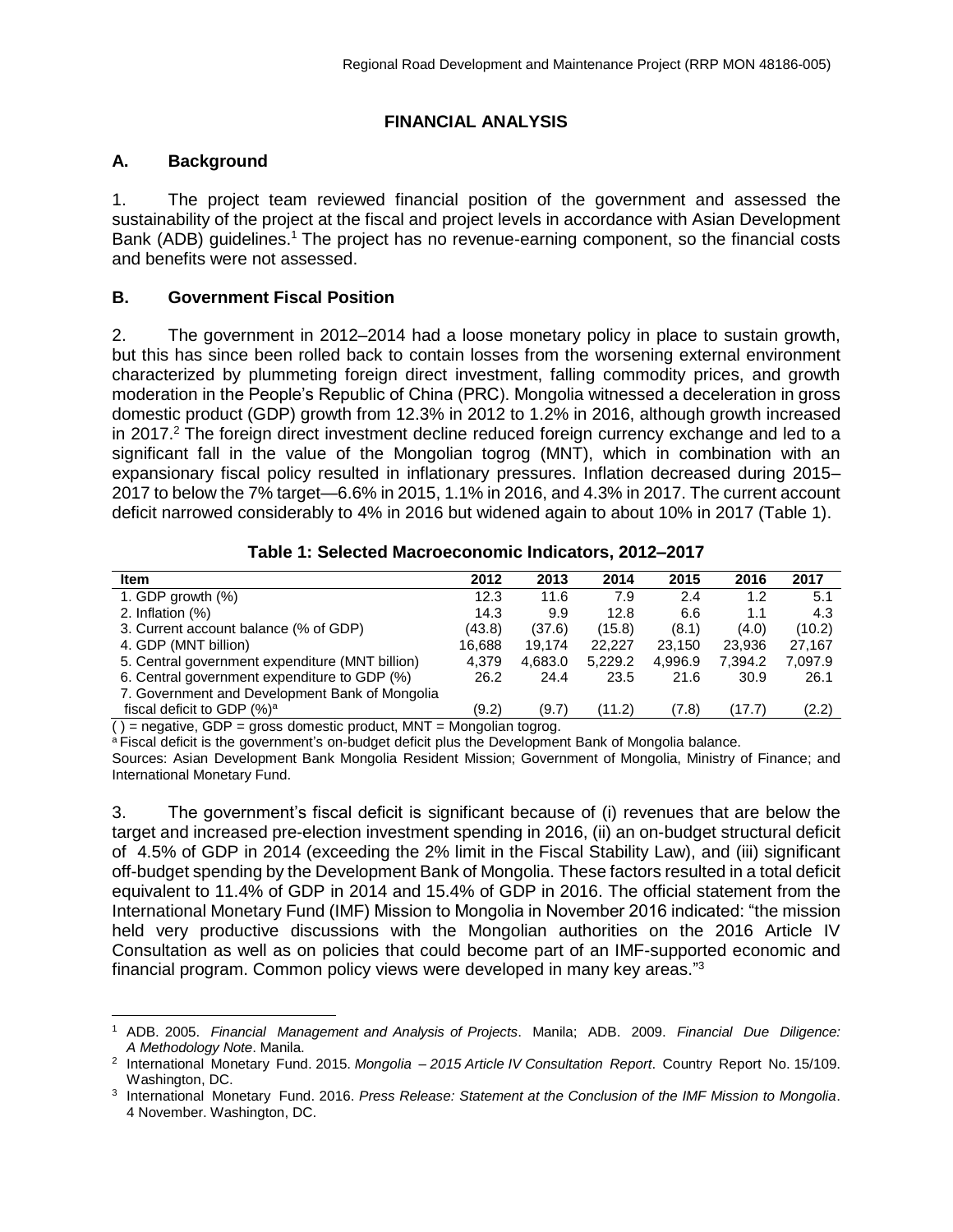4. In 2017, the supplementary budget brought most spending on-budget, but the overall deficit is still projected to reach about 10.6% of GDP. Public debt became large—in 2014, it was at 77.4%, far exceeding the 40% limit stated in the Fiscal Stability Law. The IMF in April 2015 assessed Mongolia to be at high risk of debt distress. It is a major policy challenge to implement prudent macroeconomic management that allows sufficient scope for productive investment and social protection.

5. **Unreported off-balance budget activities.** A number of unreported off-balance budget activities appeared in 2012, jeopardizing the budget discipline. The percentage of such activities in the total consolidated budget expenditures were 16–39% from 2013 to 2015 [\(Table 2\)](#page-1-0) and have gradually decreased since then. Although the consolidated budget deficit was reported as 1.3%–5.0% of GDP in 2013–2015, off-balance budget and budget-related expenditures reached 3.1%–12.7% of GDP, so the budget deficit in terms of the percentage to GDP reached 15.3% in 2016. The total budget expenditures have increased loan service spending.

# **Table 2: Consolidated Budget and Off-Budget Spending**

<span id="page-1-0"></span>

| <b>Item</b>                                               | 2012      | 2013     | 2014    | 2015       | 2016      | 2017      |
|-----------------------------------------------------------|-----------|----------|---------|------------|-----------|-----------|
| Total revenues                                            | 4,957.8   | 5,986.9  | 6,316.5 | 5,976.1    | 5,852.1   | 7,922.5   |
| Total expenditures<br>2.                                  | 5,993.8   | 6,164.7  | 7.144.6 | 7,136.9    | 9,519.9   | 8,981.0   |
| <b>Budget deficit</b><br>З.                               | (1,036.0) | (177.8)  | (828.0) | (1, 160.8) | (3,667.8) | (1,788.6) |
| Budget deficit as percent to GDP (%)<br>4.                | (6.2)     | (0.9)    | (3.7)   | (5.0)      | (15.3)    | (3.9)     |
| Budget-related spending, of which:<br>5.                  | 255.7     | 2,236.5  | 1.474.0 | 1,156.6    | 1,407.7   | 355.3     |
| Not included in the budget                                | 255.7     | 2,236.5  | 1,378.7 | 722.9      | 524.9     | 111       |
| Included in the budget or amendments                      | 0         | $\Omega$ | 0       | 433.7      | 252.8     | 0.0       |
| Percentage of non-reported items in<br>total Expenditures | 4.2%      | 36.3%    | 19.3%   | $16.2\%$   | 5.5%      | 1.3%      |

(MNT billion)

<sup>a</sup>This includes proposed amendments for the 2017 budget.

Sources: Government of Mongolia, Ministry of Finance; Development Bank of Mongolia; Bank of Mongolia.

6. Dependence on mining income, the negative external and internal economic environment, and deficiencies in fiscal discipline and integrity led to a considerable increase in the budget deficit. Financing of this deficit by issuing high-interest rate bonds led to an accumulation of foreign debt as well as interest payments threatening fiscal sustainability.

7. The government reached a working agreement with the IMF on a \$440 million Extended Fund Facility to achieve a gradual decrease in budget deficit through (i) ensuring the integrity of the budget; (ii) increased fiscal discipline; (iii) ensuring sustainable revenue sources by introducing new taxes, increasing tax rates, expanding the tax base, and postponing the retirement age; and (iv) increasing the efficiency of budget spending.<sup>4</sup>

8. Real economic growth is expected to recover to 1.8% in 2018 and 8.1% in 2019 from the projected –0.2% in 2017. The last column of Table 2 of the estimates for 2017 incorporate the government's pre-agreement with the IMF on a working level and are the details contained in the draft law on budget amendments for 2017 submitted to Parliament for approval during the 2017 Spring Session.

 $\overline{a}$ 4 International Monetary Fund. 2017. *Press Release: IMF Reaches Staff-Level Agreement with Mongolia on Three-Year Extended Fund Facility*. 19 February 2017. Washington, DC.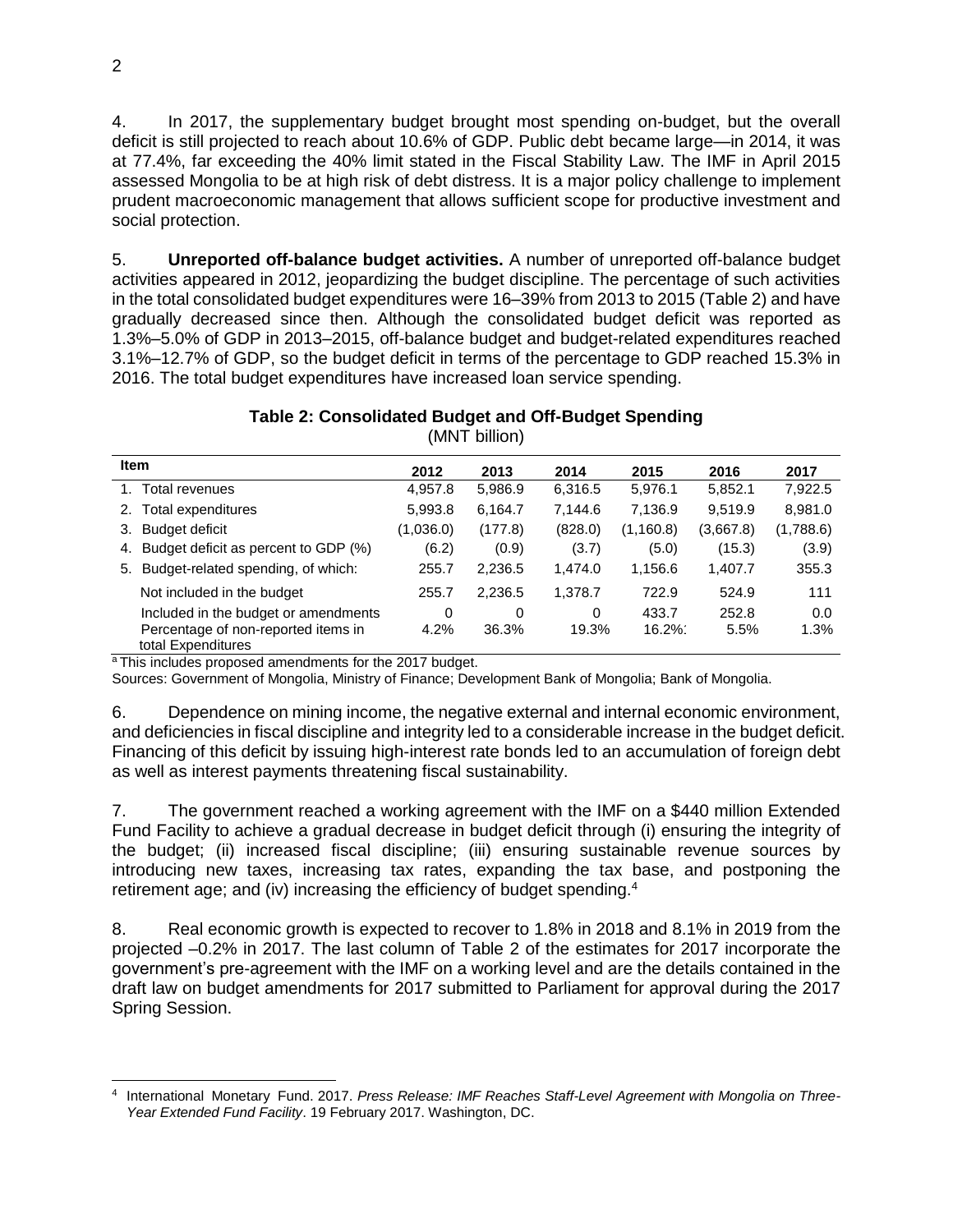9. Parliament approved the amendments to the budget, and the IMF Extended Fund Facility program was approved in 2017. This will encourage investment and lending from development partners and private investors, easing the short-term pressure on government finances.

# **C. Financial Sustainability**

10. To establish the fiscal impact of the project on the government budget and the financial sustainability of the project, the project team analyzed the historical expenditures of the Ministry of Road and Transport Development (MRTD). It examines budget size (Table 3); recurrent and capital expenditure budget shares (Table 4); and total and capital budget expenditures by budget plan, amendments, and executed budgets (Table 5).

11. The MRTD expenditures were volatile in absolute and relative terms, with huge increases in 2016 to MNT981.2 billion from MNT224.4 billion in 2015, reducing to MNT476.1 billion in 2017 budget amendments.

| <b>Item</b>                                                              | 2012     | 2013     | 2014     | 2015     | 2016     | 2017     |
|--------------------------------------------------------------------------|----------|----------|----------|----------|----------|----------|
| MRTD expenditures (MNT billion)                                          | 446.5    | 509.3    | 344.6    | 224.4    | 981.2    | 476.1    |
| Total central government<br>expenditure (MNT billion)                    | 6,017.8  | 6.164.7  | 7.144.5  | 7.138.0  | 9.519.9  | 8,569.1  |
| GDP (MNT billion)                                                        | 16.688.0 | 19.174.0 | 22,227.0 | 23.167.0 | 23.886.0 | 26,052.0 |
| Total MRTD expenditure to total<br>central government expenditure<br>(%) | 7.4      | 8.3      | 4.8      | 3.1      | 10.3     | 5.6      |
| Total MRTD expenditure to GDP<br>(%)                                     | 2.7      | 2.7      | 1.6      | 1.0      | 4.1      | 1.8      |

### **Table 3: Ministry of Road and Transport Development Actual Expenditures, 2012–2017**

GDP = gross domestic product, MNT = Mongolian togrog, MRTD = Ministry of Road and Transport Development. Source: Government of Mongolia, Ministry of Finance.

12. A breakdown of MRTD 2012–2017 expenditures for recurrent and capital costs (Table 4) shows that expenditure volatility is largely connected to capital expenditures. Recurrent expenditures have a clear decreasing trend in absolute terms from MNT20.4 billion in 2012 to MNT8.8 billion in 2017 and in relative terms from 4.6% of total expenditures in 2012 to 1.9% in 2017.

13. Capital expenditures had volatile performance in absolute terms but a clear rising trend in relative terms from 95.4% of total expenditures in 2012 to 98.1% in 2017.

| <b>Item</b>                                          | 2012  | 2013  | 2014  | 2015  | 2016  | 2017  |
|------------------------------------------------------|-------|-------|-------|-------|-------|-------|
| MRTD expenditures (MNT billion)                      | 446.5 | 509.3 | 344.6 | 224.4 | 981.2 | 476.1 |
| Recurrent expenditures                               | 20.4  | 17.3  | 16.3  | 9.4   | 9.1   | 8.8   |
| Capital expenditures                                 | 426.1 | 492.0 | 328.3 | 215.0 | 972.0 | 467.3 |
| Recurrent expenditures in total<br>expenditures (%)  | 4.6   | 3.4   | 4.7   | 4.2   | 0.9   | 1.9   |
| Capital expenditures in total<br>expenditures $(\%)$ | 95.4  | 96.6  | 95.3  | 95.8  | 99.1  | 98.1  |

#### **Table 4: Ministry of Road and Transport Development Recurrent and Capital Expenditures, 2012–2017**

MNT = Mongolian togrog, MRTD = Ministry of Road and Transport Development.

Source: Government of Mongolia.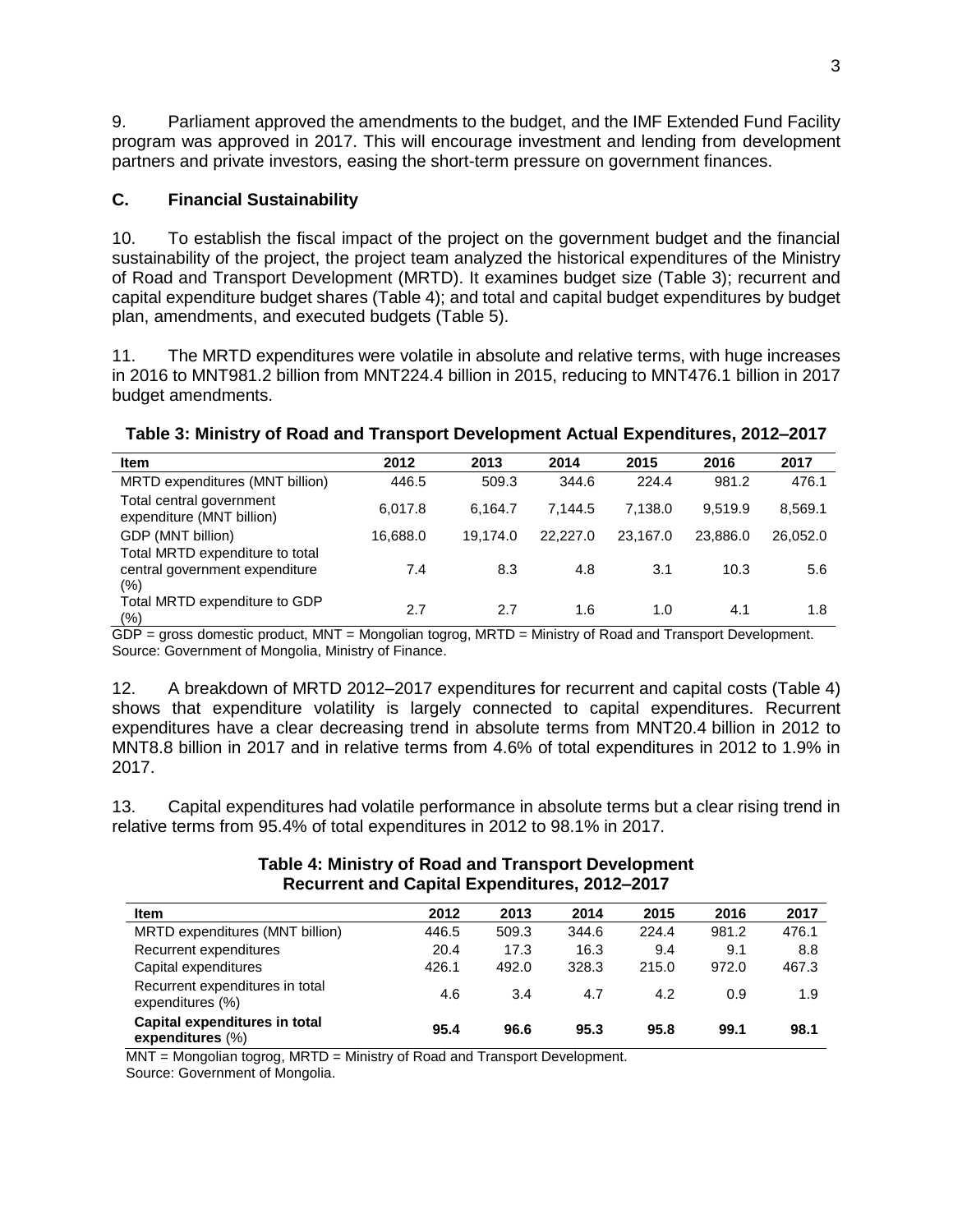14. Significant discrepancies are evident between the MRTD budget plan, amendments, and execution, especially related to capital expenditure planning, amendments, and execution.

| Year | <b>Budget Type</b> |                     | <b>MRTD Portfolio</b><br>(MNT million) | Difference between Budget Plan, Amendments,<br>and Execution |        |          |        |                             |  |
|------|--------------------|---------------------|----------------------------------------|--------------------------------------------------------------|--------|----------|--------|-----------------------------|--|
|      |                    |                     |                                        | <b>Total Expenditures</b>                                    |        |          |        | <b>Capital Expenditures</b> |  |
|      |                    | Total               | <b>Capital</b>                         | MNT                                                          | %      | MNT      | %      |                             |  |
|      |                    | <b>Expenditures</b> | <b>Expenditures</b>                    | million                                                      |        | million  |        |                             |  |
| 2014 | Plan               | 295.343             | 280.729                                |                                                              |        |          |        |                             |  |
|      | Amendments         | 303,824             | 289,649                                | 8.481                                                        | 2.9    | 8.920    | 3.2    |                             |  |
|      | Execution          | 344.587             | 328,302                                | 40.763                                                       | 13.4   | 38.653   | 13.3   |                             |  |
| 2015 | Amendments1        | 203.237             | 189,803                                |                                                              |        |          |        |                             |  |
|      | Amendments2        | 158,495             | 149.251                                | (44,742)                                                     | (22.0) | (40,552) | (21.4) |                             |  |
|      | Execution          | 224.417             | 214.979                                | 65.922                                                       | 41.6   | 65.728   | 44.0   |                             |  |
| 2016 | Plan               | 242.620             | 234.416                                |                                                              |        |          |        |                             |  |
|      | Amendments         | 936.430             | 927.015                                | 693.810                                                      | 286.0  | 692.599  | 295.5  |                             |  |
|      | Execution          | 981,155             | 972.015                                | 44.725                                                       | 4.8    | 45,000   | 4.9    |                             |  |
| 2017 | Plan               | 315.694             | 306,941                                |                                                              |        |          |        |                             |  |
|      | Amendments         | 476.134             | 467.292                                | 160.440                                                      | 50.8   | 160.351  | 52.2   |                             |  |

#### **Table 5: Ministry of Road and Transport Development Total and Capital Expenditures, by Budget Plan, Amendments, and Executed Budgets, 2014–2017**

 $( )$  = negative, MNT = Mongolian togrog, MRTD = Ministry of Road and Transport Development. Source: Government of Mongolia.

15. The difference in the MRTD's capital expenditures between the budget plan and the execution was 13.3% in 2014 and 44% in 2015. A huge amendment in 2016 almost tripled the planned budget, and almost all the amended amount was executed with only 4.8% discrepancy.

16. The 2017 amendments to the MRTD capital expenditure budget (agreed with the IMF program) also increased by more than half (52.2%) from the planned budget. This type of investment increase, packaged with the tax increase, made the 2017 budget amendments controversial, as civil society (trade unions), taxpayers (Chamber of Commerce and Industry), and other opposition parties had critical views of these proposals.

17. Parliament approved the amendments to the 2017 budget, and the IMF program was approved. The government has secured its financial position in the short run—it has paid its current international obligations, achieved support from major development partners such as the \$440 million Extended Fund Facility, and secured commitments from the Government of Japan (up to \$850 million on concessional terms).

18. The total length of the Mongolian paved road network is about 5,800 kilometers (km). Table 6 shows revenues and expenditures of the State Road Fund and Ulaanbaatar Road Fund. From 2011 to 2015, the total balance was –MNT123 billion, mainly because of investments in new road construction.